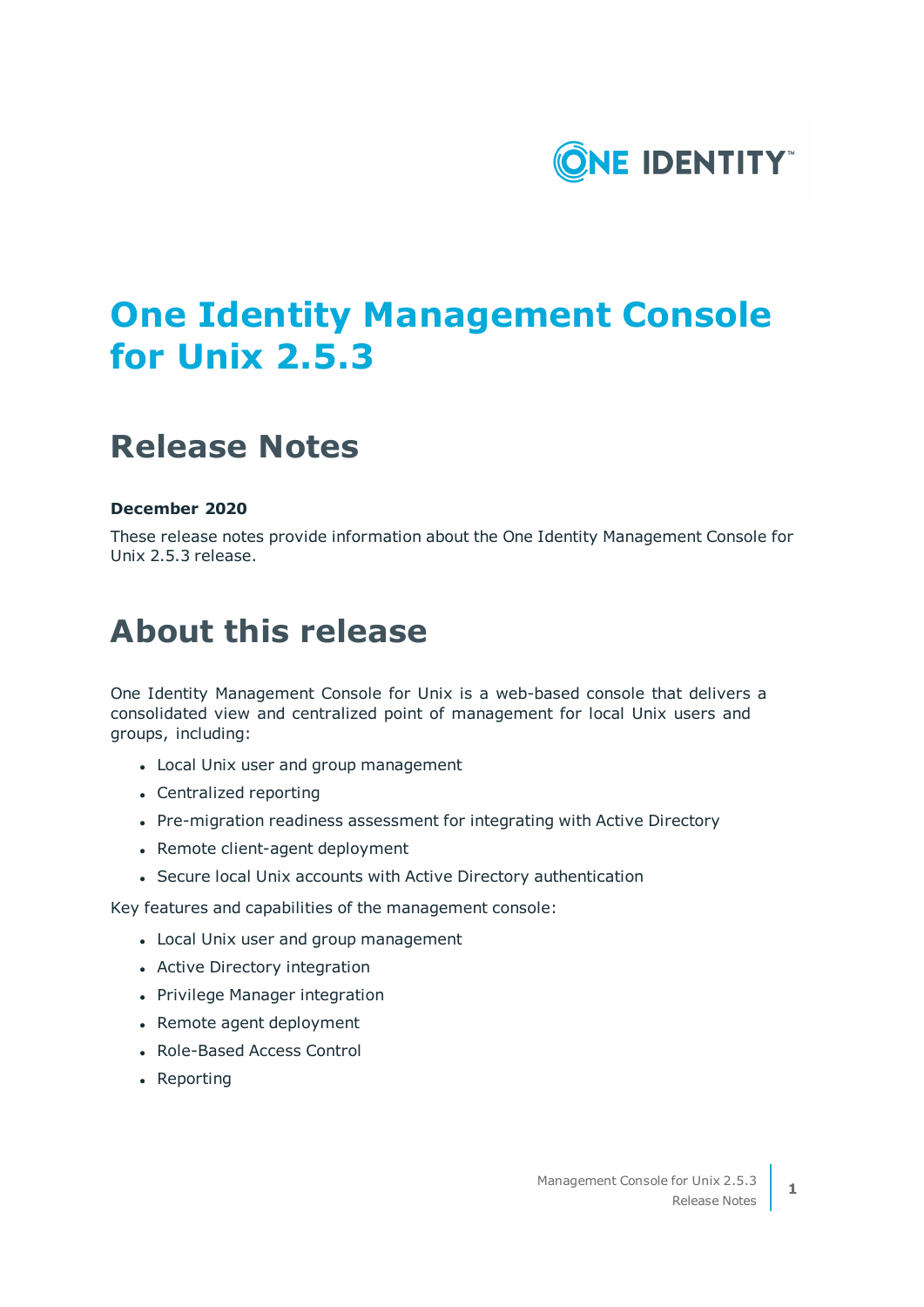- Securing Local Unix accounts with Active Directory authentication
- Web services

This release is a minor release that includes various bug and stability fixes. See [Resolved](#page-1-0) [issues](#page-1-0) for a list of fixes included in this release.

### **End of support notice**

After careful consideration, One Identity has decided to cease the development of the Management Console for Unix (MCU). Therefore, the MCU will enter limited support for all versions on April 1, 2021. Support for all versions will reach end of life on Nov 1, 2021.

As One Identity retires the MCU, we are building its feature set into modern platforms starting with Software Distribution and Profiling. Customers that use the MCU to deploy Authentication Services and Safeguard for Sudo can now use our Ansible collections for those products, which can be found at [Ansible](https://galaxy.ansible.com/search?deprecated=false&keywords=%22oneidentity%22&order_by=-relevance&page=1) Galaxy.

### <span id="page-1-0"></span>**Resolved issues**

The following is a list of issues addressed in One Identity Management Console for Unix 2.5.3.

#### **Table 1: Resolved issues**

| <b>Resolved Issue</b>                                                                                      | <b>Issue</b><br>ID |
|------------------------------------------------------------------------------------------------------------|--------------------|
| Some QPM RPMs blocked on dependencies.                                                                     | 258804             |
| Licensing requirements and reports are removed from MCU in this version.                                   | 258796             |
| MCU is updated to include to Jetty 9.4.34.v20201102.                                                       | 258196             |
| MCU now supports FreeBSD.                                                                                  | 257742             |
| After profiling QPM version numbers occasionally contained extra strings, for<br>example: 7.0.0.6 license. | 256007             |
| MCU could not install QAS 5.0 on a macOS.                                                                  | 254695             |
| A vasgp upgrade issue was reported, when upgrading from verion 4.1.x to 4.2.x<br>with dpkg.                | 247576             |
| MCU could not install software on macOS 10.15.                                                             | 244986             |

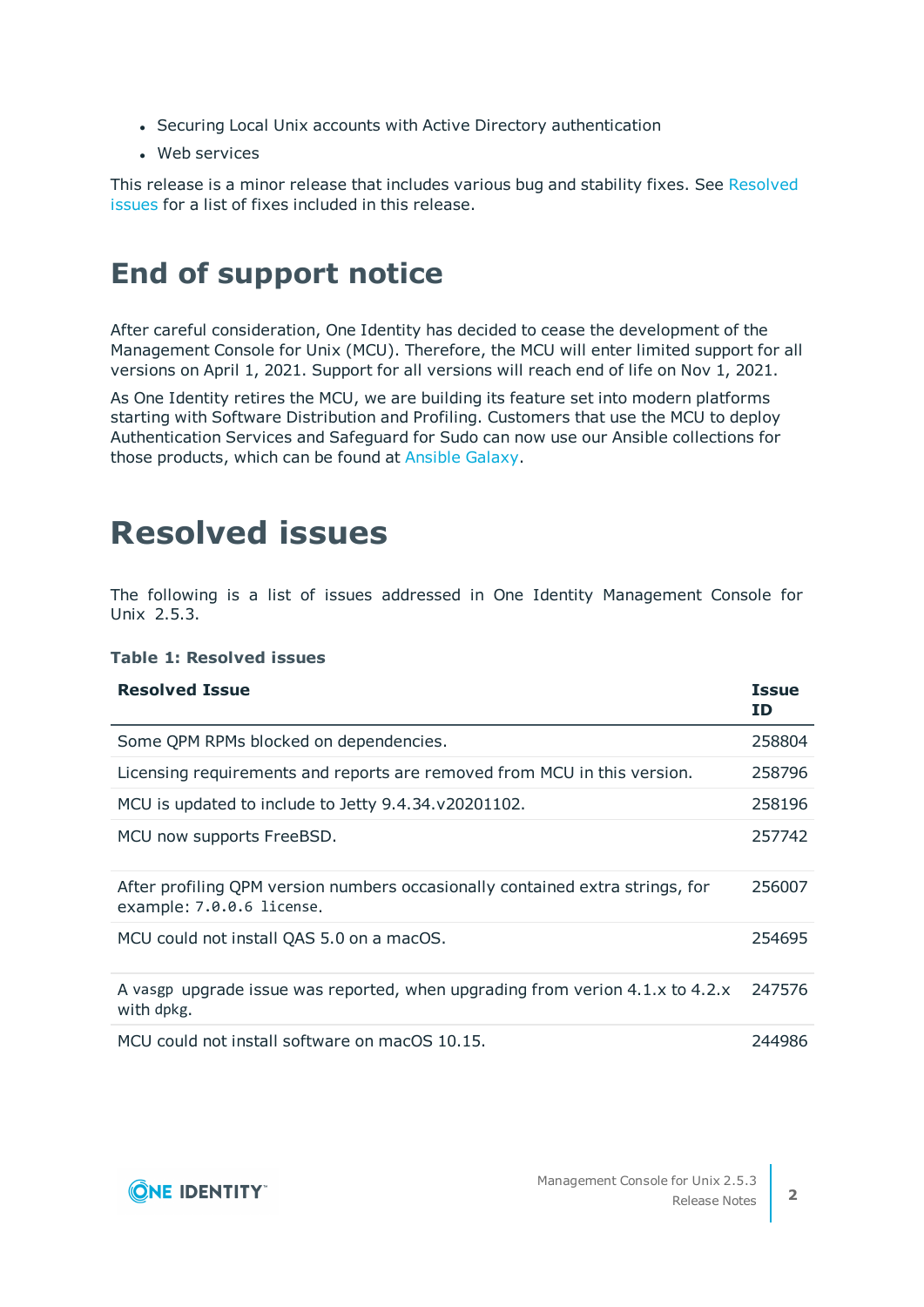| <b>Resolved Issue</b>                                                                                                                                                     | <b>Issue</b><br><b>ID</b> |
|---------------------------------------------------------------------------------------------------------------------------------------------------------------------------|---------------------------|
| MCU did not recognize the new dnsupdate name. It should recognize both<br>dnsupdate and quest-dnsupdate.                                                                  | 231187                    |
| MCU now more easily detects QPM software folders.                                                                                                                         | 225043                    |
| It was not possible to activate certain policy servers in MCU due to issues<br>caused by SSH key length.                                                                  | 199713                    |
| For example, to configure the default RSA key length to 1024, specify -<br>DQuestRSAKeyLength=1024. Expected values are 768, 1024 and 2048. The default<br>value is 2048. |                           |
| MCU showed incorrect date and time for events.                                                                                                                            | 199672                    |
| The default questusr password can now be set to different lengths. An ability to<br>choose from a configurable set of characters is added in this version.                | 199669                    |
| For example, to configure the default password length to 12 (minimum 9), in the<br>custom.cfg file, specify -DQuestUsrPwdLength=12.                                       |                           |
| Attempting to open a QPM4U 6.1 policy caused it to open and suddenly close. It<br>was only possible to open the policy in text mode.                                      | 199666                    |
| MCU did not recognize newer QAS packages.                                                                                                                                 | 199662                    |
| Support is added for MCU for Microsoft Windows Server 2016 and 2019.                                                                                                      | 199660                    |
| After upgrading to MCU 2.5.2, the version in Help   About showed old version.                                                                                             | 199658                    |
| Using MCU to upgrade to QPM 6.1 or 7.0 appeared to fail but then looked fine<br>after re-profiling.                                                                       | 198960                    |

## **Known issues**

The following is a list of issues known to exist at the time of release.

#### **Table 2: Known issues**

| <b>Known Issue</b>                                                                 | <b>Issue</b><br><b>ID</b> |
|------------------------------------------------------------------------------------|---------------------------|
| <b>SSH Failure</b>                                                                 | 27455                     |
| Management Console for Unix does not support Security-Enhanced Linux<br>(SELinux). |                           |
| <b>Policy Editor</b>                                                               | 27703                     |
| When multiple people are editing the same policy file, the last saved version of   |                           |

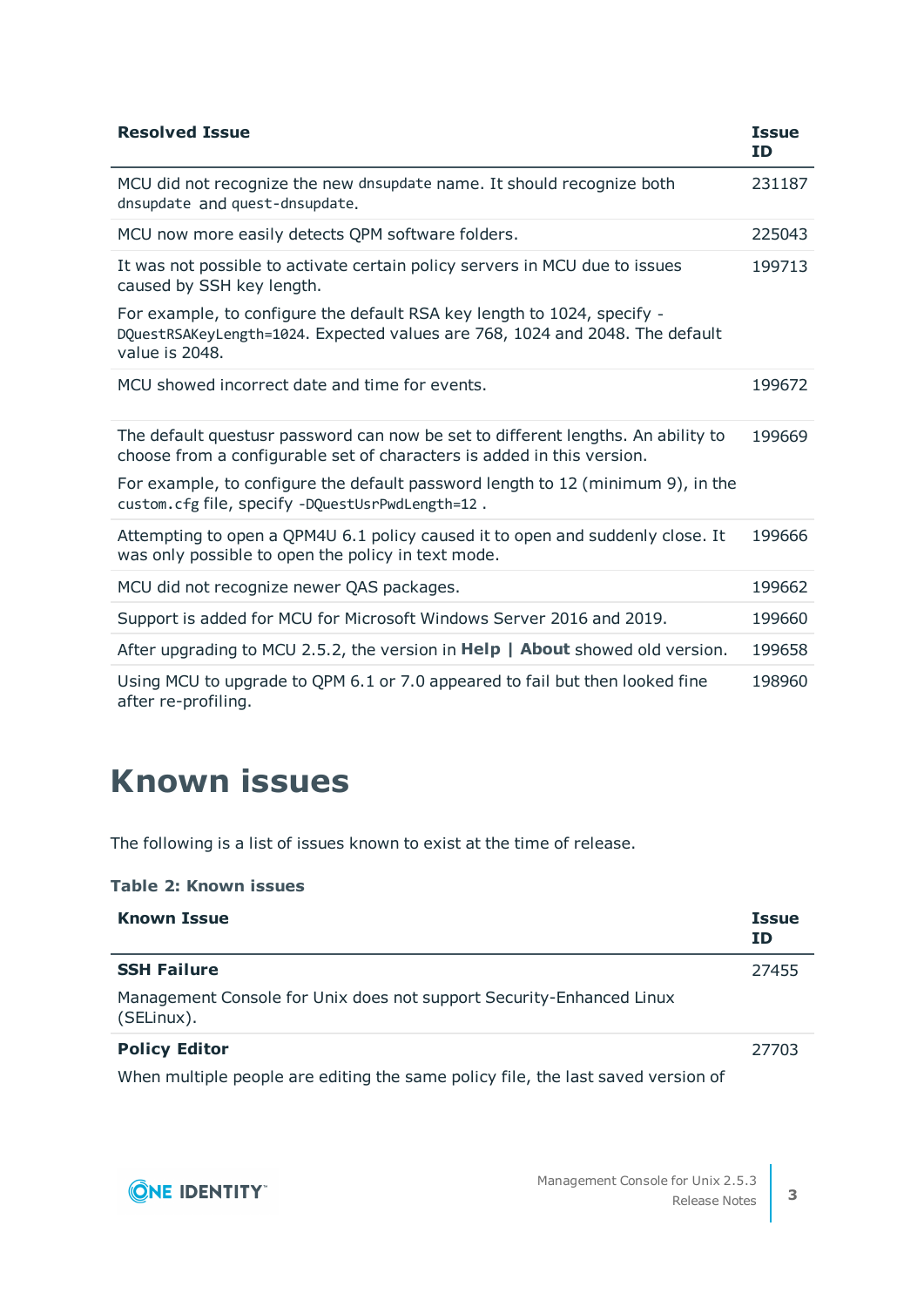| <b>Known Issue</b>                                                                                                                                                                | <b>Issue</b><br>ID |
|-----------------------------------------------------------------------------------------------------------------------------------------------------------------------------------|--------------------|
| the policy overwrites the other's changes.                                                                                                                                        |                    |
| <b>PowerShell Cmdlets</b>                                                                                                                                                         | 27854              |
| != comparison operator is not working for "Find" filters.                                                                                                                         |                    |
| <b>Workaround:</b> Use PowerShell cmdlets to search for objects.                                                                                                                  |                    |
| Windows browser on same host as server                                                                                                                                            | 717024             |
| Internet Explorer and Edge running on the same Windows host as the server do<br>not connect.                                                                                      |                    |
| <b>Workaround:</b> Run Internet Explorer or Edge on other hosts, or use Chrome or<br>Firefox.                                                                                     |                    |
| <b>Help button</b>                                                                                                                                                                | 736930             |
| The ? button shows built-in 2.5.1 documentation, not 2.5.3.                                                                                                                       |                    |
| Workaround: https://support.oneidentity.com/authentication-<br>services/technical-documents links to the current online documentation.                                            |                    |
| <b>Getting Started tab shows nothing</b><br>After logging in the Getting Started tab may show none of its content.<br><b>Workaround:</b> Use the browser's <b>Refresh</b> button. | 783061             |

# **System requirements**

Before installing Management Console for Unix 2.5.3, ensure that your system meets the following minimum hardware and software requirements for your platform.

NOTE: When setting up a virtual environment, carefully consider the configuration aspects such as CPU, memory availability, I/O subsystem, and network infrastructure to ensure the virtual layer has the necessary resources available. Please consult [One](https://support.oneidentity.com/essentials/support-guide#tab3) [Identity's](https://support.oneidentity.com/essentials/support-guide#tab3) Product Support Policies for more information on environment virtualization.

### **One Identity Management Console for Unix Web Server**

#### **Table 3: System requirements**

| <b>Component</b>    | <b>Requirements</b>                               |
|---------------------|---------------------------------------------------|
| Supported Platforms | Can be installed on the following configurations: |

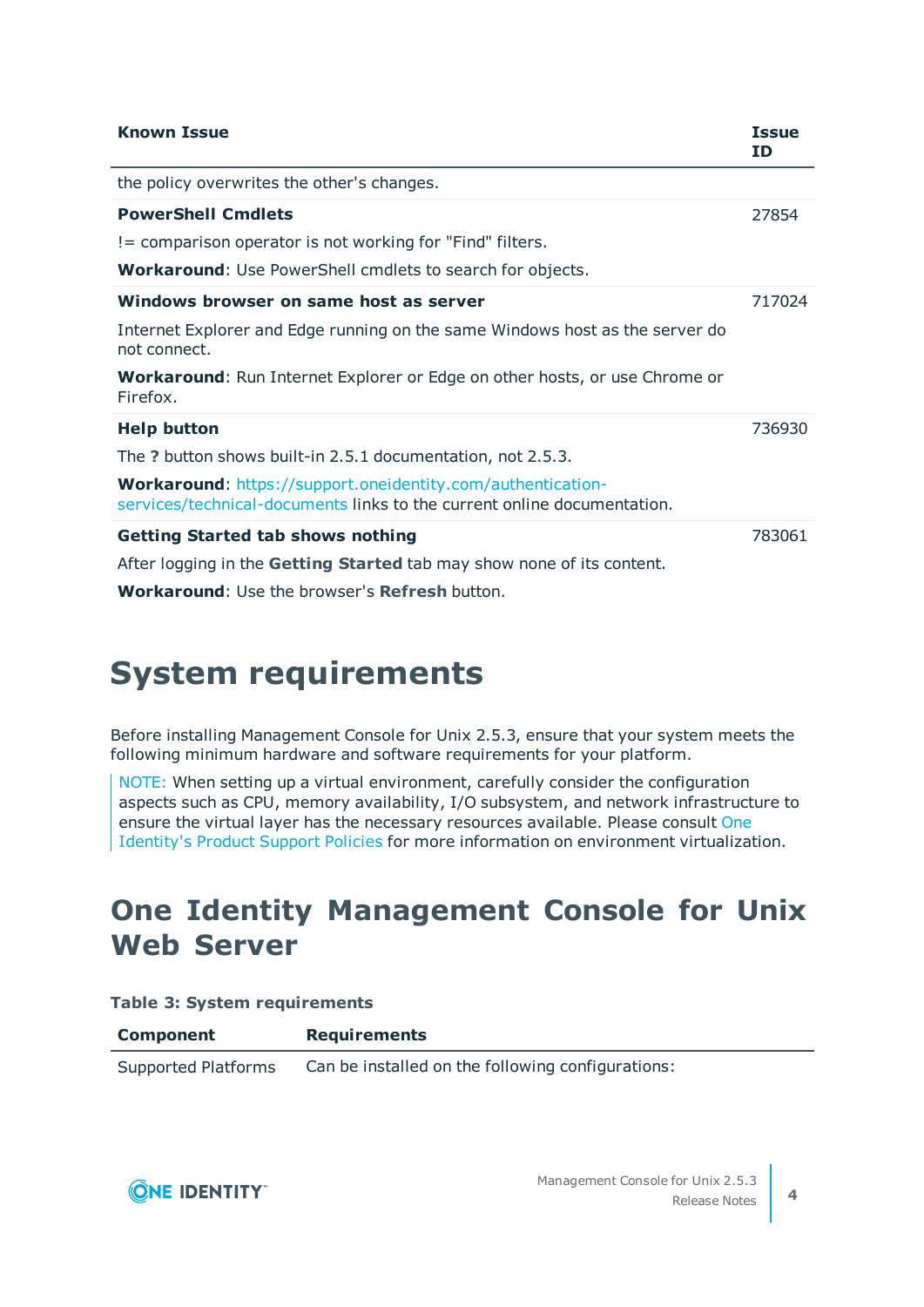| <b>Component</b>               | <b>Requirements</b>                                                                                                                                                                                                                                                    |
|--------------------------------|------------------------------------------------------------------------------------------------------------------------------------------------------------------------------------------------------------------------------------------------------------------------|
|                                | • Windows $x86$ (32-bit)                                                                                                                                                                                                                                               |
|                                | Windows x86-64 (64-bit)                                                                                                                                                                                                                                                |
|                                | • Unix/Linux systems for which Java 8 is available                                                                                                                                                                                                                     |
| Server Requirements            | The Management Console for Unix server requires Java 8 (also<br>referred to as JRE 8, JDK 8, JRE 1.8, and JDK 1.8).                                                                                                                                                    |
| Managed Host Require-<br>ments | Click www.oneidentity.com/products/authentication-services/ to<br>view a list of Unix, Linux, and Mac platforms that support<br>Authentication Services.                                                                                                               |
|                                | Click www.oneidentity.com/products/privilege-manager-for-<br>unix/ to review a list of Unix and Linux platforms that support<br>Privilege Manager for Unix.                                                                                                            |
|                                | Click www.oneidentity.com/products/privilege-manager-for-<br>sudo/ to review a list of Unix, Linux, and Mac platforms that<br>support Privilege Manager for Sudo.                                                                                                      |
|                                | NOTE: To enable the Management Console for Unix server to<br>interact with the host, you must install both an SSH server<br>(that is, sshd) and an SSH client on each managed host. Both<br>OpenSSH 2.5 (and higher) and Tectia SSH 5.0 (and higher) are<br>supported. |
|                                | NOTE: Management Console for Unix does not support<br>Security-Enhanced Linux (SELinux).                                                                                                                                                                               |
|                                | NOTE: When you install Authentication Services on Solaris 10<br>(SPARC - 32/64-bit), the Solaris 10 packages are installed.                                                                                                                                            |
| Default Memory<br>Requirement: | 1024 MB                                                                                                                                                                                                                                                                |
|                                | NOTE: See JVM memory tuning suggestions in the One Identity<br>Management Console for Unix Administration Guide for inform-<br>ation about changing the default memory allocation setting in<br>the configuration file.                                                |

## **Product licensing**

Use of this software is governed by the Software Transaction Agreement found at [www.oneidentity.com/legal/sta.aspx](http://www.oneidentity.com/legal/sta.aspx). This software does not require an activation or license key to operate.

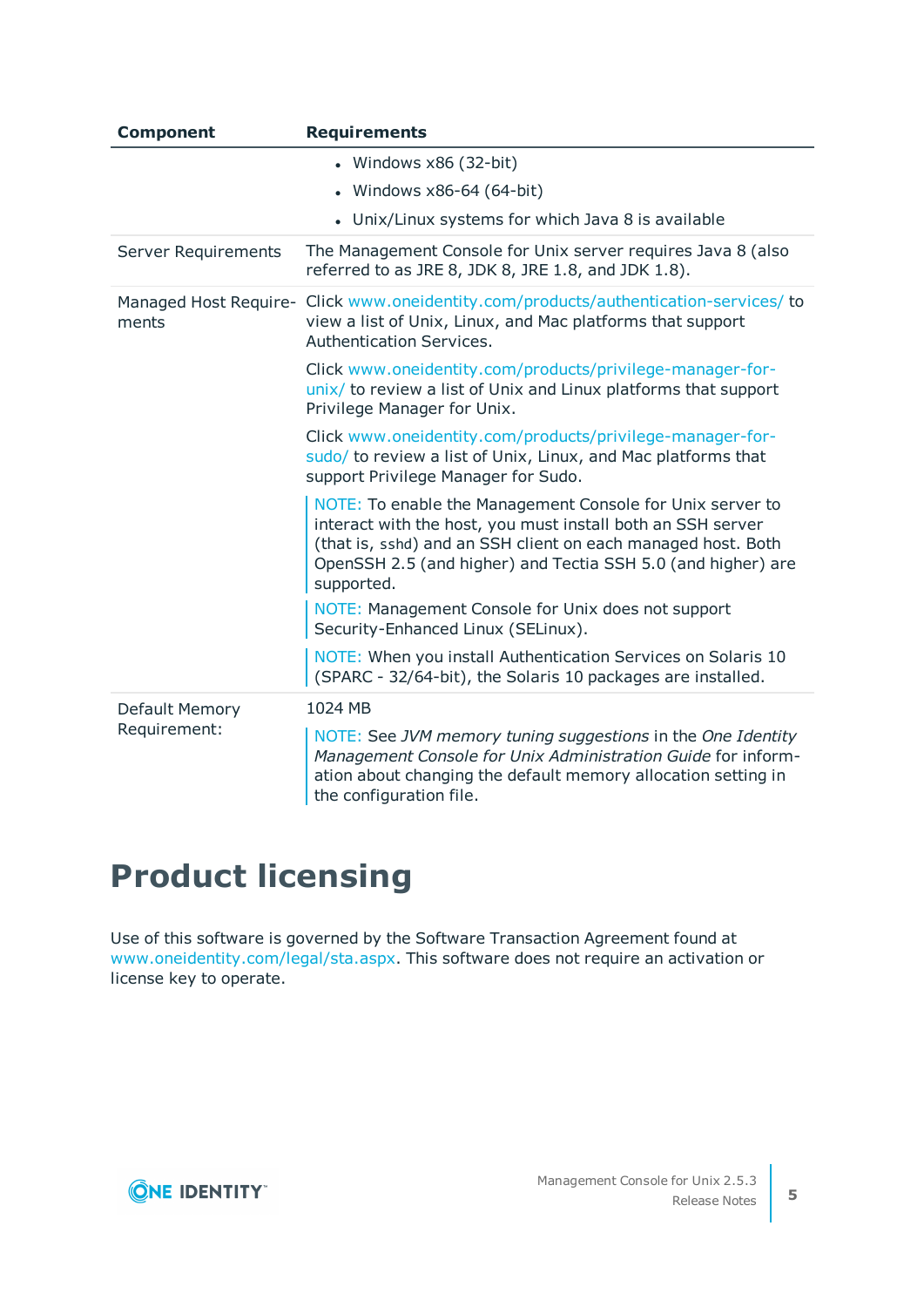# **Upgrade and installation instructions**

The process for upgrading One Identity Management Console for Unix from an older version is similar to installing it for the first time. The installer detects an older version of the management console and automatically upgrades the components.

Please see the *One Identity Management Console for Unix Administration Guide* for detailed installation and configuration instructions.

NOTE: When installing both One Identity Management Console for Unix AND One Identity Authentication Services, there is no requirement as to which product must be installed first.

#### **Upgrade Notes:**

#### *Before you begin the upgrade procedure:*

- Delete your browser cache (Temporary Internet Files and Cookies).
- Close One Identity Management Console for Unix and make a backup of your database.

#### **macOS**

- Previous releases of Management Console for Unix supported installations on macOS, but the 2.5.2 release has discontinued this support, both for upgrades and for fresh installations.
- However, the 2.5.2 release still supports the use of macOS in other roles, such as profiling, installation of One Identity Authentication Services, and as a browser client.

#### **Java**

- For the server:
	- Previous releases required Java 6, and the 32-bit installer for Windows included a Java 6 implementation (JRE 1.6.0\_35).
	- This release requires Java 8, and none of the installers include a Java implementation. A Java 8 implementation must be installed before any 2.5.2 installer can be executed, either for an upgrade or for a fresh installation.
- For the client:
	- Previous releases used Java Applet functionality to provide some parts of the user interface, so they expected a Java installation and browser plug-in on the client.
	- This release does not use Java Applet functionality, so it no longer needs nor uses client-side Java.

#### **SSH Applet**

• Previous releases included an SSH client implemented as a Java Applet, but this release does not.

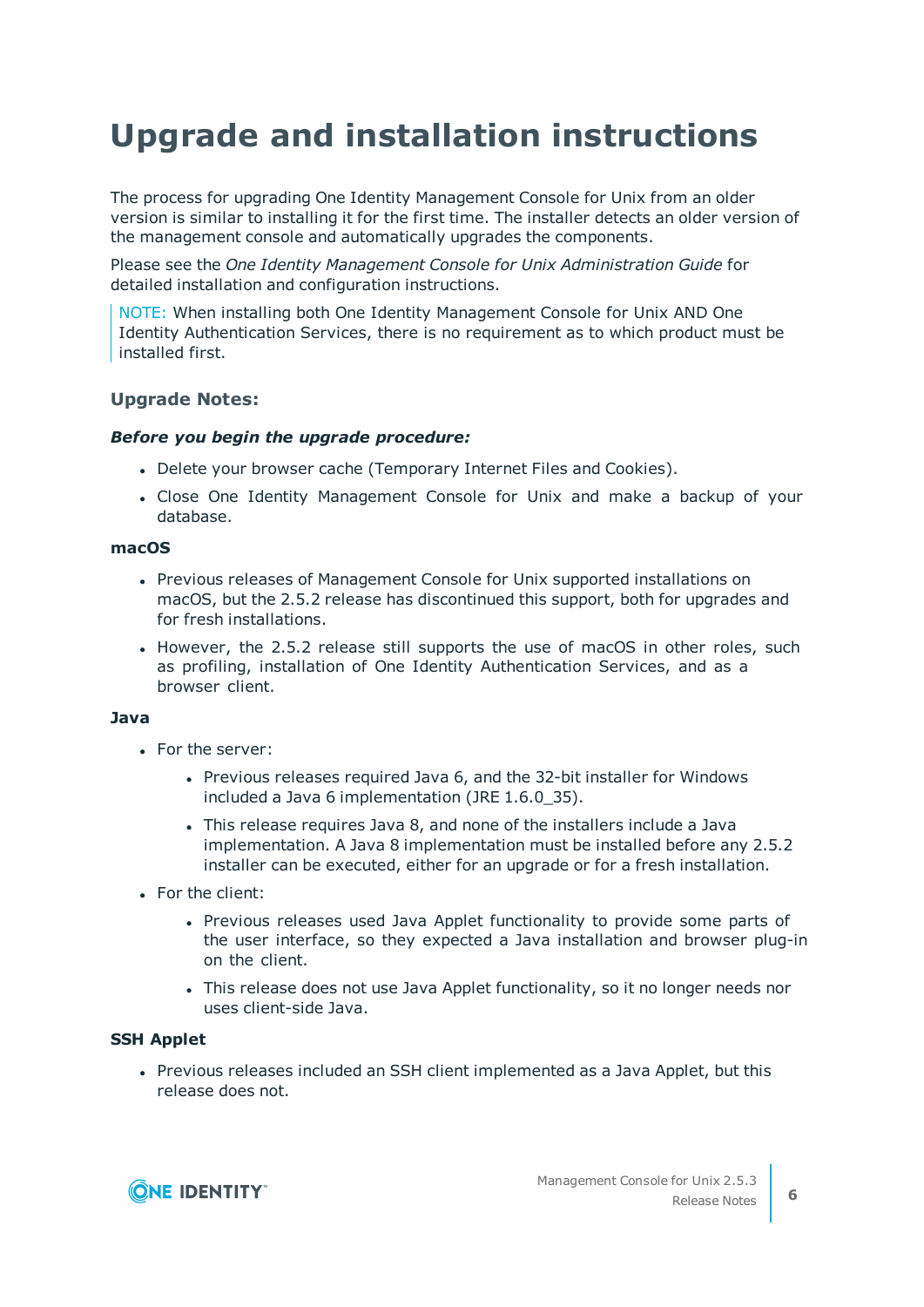- Unix, Linux, and Mac systems generally provide an ssh client already.
- For Windows, a good option is PuTTY, available from the master site at <https://www.chiark.greenend.org.uk/~sgtatham/putty/latest.html> or from the mirror sites listed on <https://www.chiark.greenend.org.uk/~sgtatham/putty/mirrors.html>.

#### **Customized configurations**

This release uses Jetty 9.4.\* on Java 8, whereas the 2.5.1 and previous releases used Jetty 7.\* on Java 6. The new Jetty and Java combine to provide much better HTTPS security (particularly newer TLS ciphersuites and newer versions of the TLS protocol) by default, without requiring security-related SSL/TLS customizations that had been recommended for previous releases.

If you are upgrading from a previous release and had customized its configuration, please note the following:

- If you customized the jetty.xml file:
	- Management Console for Unix 2.5.2 will **not** use any of the jetty.xml customizations from the previous release. The new Jetty release uses a newer, more maintainable modular configuration system that avoids modifying its jetty.xml file.
	- When the installer detects that you are upgrading and have customized the jetty.xml file, it will ask whether to continue or to cancel the installation.
	- If you choose to continue, the customized jetty.xml file will be preserved as jetty.xml.bak so that you can review it (and compare it with a jetty.xml.baseline file that has no customizations) after the installation completes. This allows you to determine whether the previous customizations are unnecessary for 2.5.2 or whether they are still relevant and should be applied manually to the new configuration.
	- In general, previous jetty.xml customizations of the SSL/TLS protocol versions or ciphersuites will no longer be needed, but jetty.xml customizations for other reasons may still be pertinent to the upgraded Jetty release.
- If you customized the jetty.keystorePath system property (in the custom.cfg file):
	- Previous releases specified the keystore location as an absolute pathname, and the jetty.keystorePath system property could specify any directory name and filename. By contrast, the Jetty 9.4 configuration design expects the keystore location to be a relative pathname, resolved against the new jetty-base directory tree, with a default of etc/keystore.
	- The upgrade installer does not attempt to convert old absolute keystore pathnames to new relative keystore pathnames — instead it relocates (moves and renames) the keystore from the location specified by jetty.keystorePath to the new default location, and then comments out the jetty.keystorePath setting in the custom.cfg file to indicate that it is no longer used.
		- If the upgrade installer sees that jetty.keystorePath has not been customized (that is, it specifies the default keystore path for the previous release, such as /var/opt/quest/mcu/resources/keystore on Unix/Linux) then the keystore is relocated from its old default location to the new

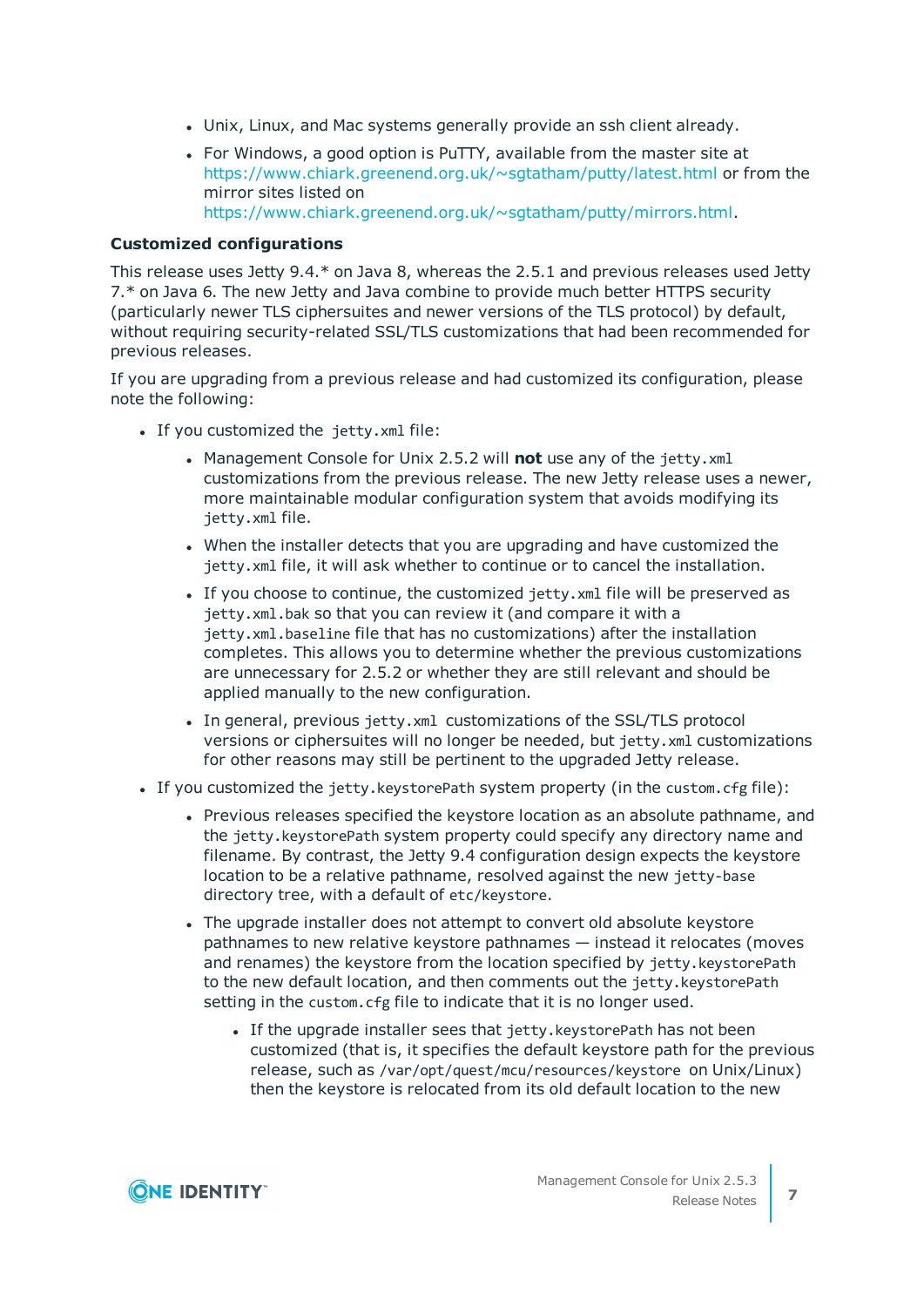default location.

• If the upgrade installer finds that jetty.keystorePath has been customized, then by default it will still relocate the keystore to the new default location, but it provides an "opt-out" check box on the installer screen that displays the TCP ports. This check box is selected by default but may be explicitly cleared to indicate that the keystore should not be relocated.

NOTE: If this check box is cleared then the upgrade installation will proceed without relocating the keystore, and the resulting configuration will not start successfully until the keystore configuration has been manually adjusted.

#### *After an upgrade:*

After an upgrade from any version of the management console, it is important to reprofile all hosts.

### **More resources**

Additional information is available from the following:

- Online product documentation: [https://support.oneidentity.com/authentication](https://support.oneidentity.com/authentication-services/technical-documents)[services/technical-documents](https://support.oneidentity.com/authentication-services/technical-documents)
- One Identity Privileged Account Management forum: <https://www.quest.com/community/one-identity/unix-access-management/>

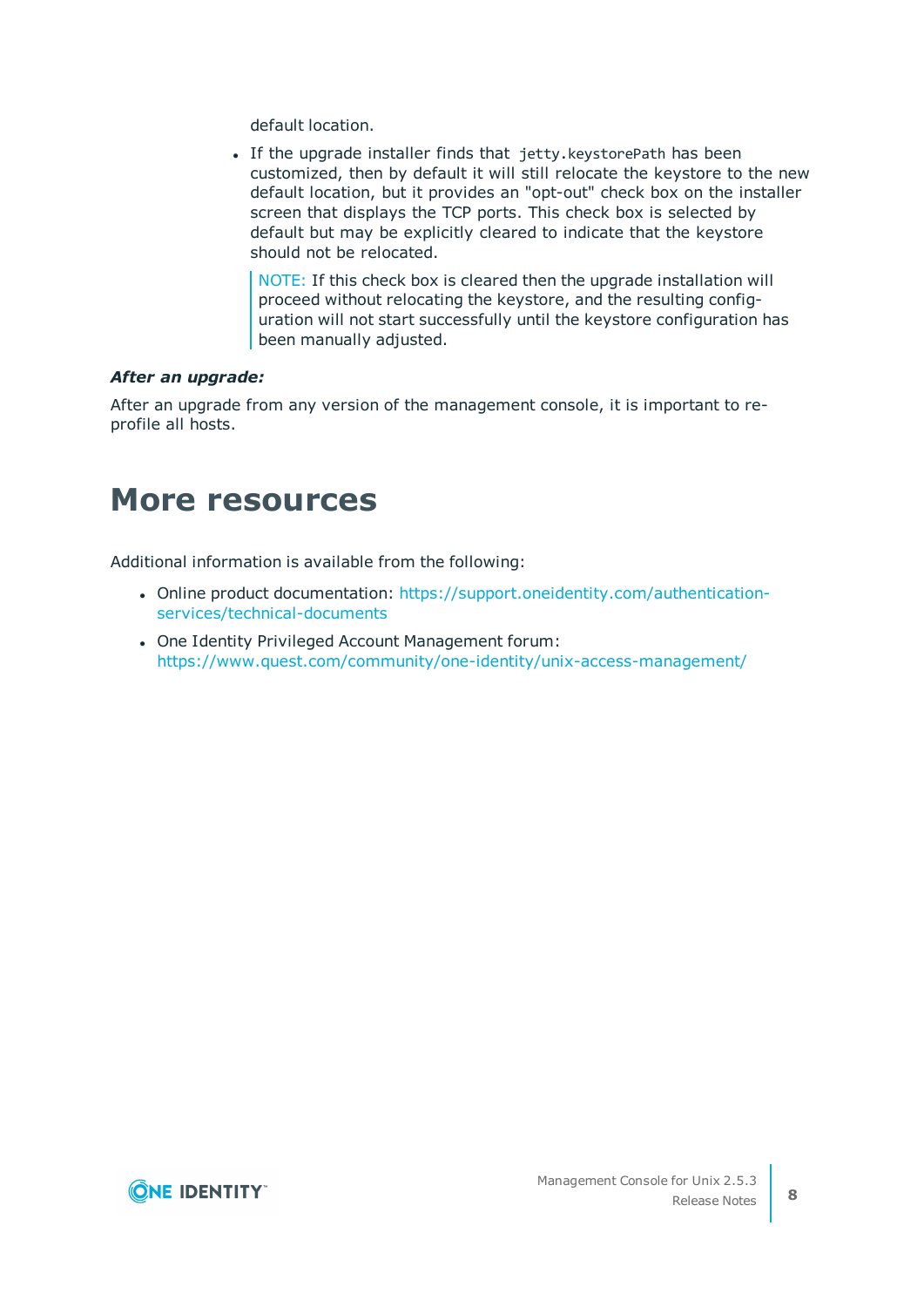## **Globalization**

This section contains information about installing and operating this product in non-English configurations, such as those needed by customers outside of North America. This section does not replace the materials about supported platforms and configurations found elsewhere in the product documentation.

This release is Unicode-enabled and supports any character set. In this release, all product components should be configured to use the same or compatible character encodings and should be installed to use the same locale and regional options. This release is targeted to support operations in the following regions: North America, Western Europe and Latin America, Central and Eastern Europe, Far-East Asia, Japan.

This release has the following known capabilities or limitations: One Identity Authentication Services has been tested with double-byte configured locales on the Linux platform. All of the client side components operate successfully with double-byte characters in all Unix attributes

There is no localization of either the client or Windows user interface.

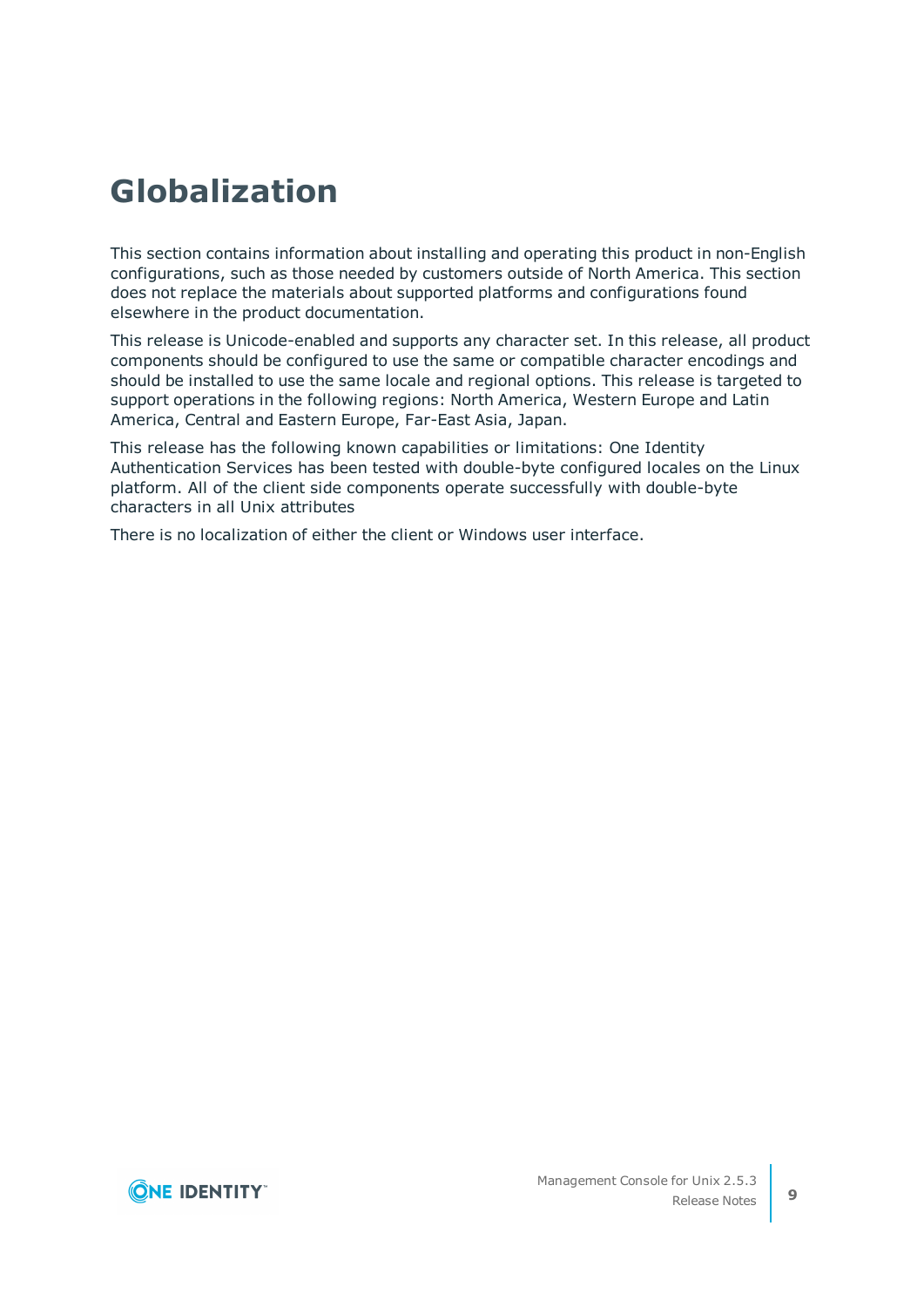## **About us**

One Identity solutions eliminate the complexities and time-consuming processes often required to govern identities, manage privileged accounts and control access. Our solutions enhance business agility while addressing your IAM challenges with on-premises, cloud and hybrid environments.

### **Contacting us**

For sales and other inquiries, such as licensing, support, and renewals, visit <https://www.oneidentity.com/company/contact-us.aspx>.

### **Technical support resources**

Technical support is available to One Identity customers with a valid maintenance contract and customers who have trial versions. You can access the Support Portal at [https://support.oneidentity.com/.](https://support.oneidentity.com/)

The Support Portal provides self-help tools you can use to solve problems quickly and independently, 24 hours a day, 365 days a year. The Support Portal enables you to:

- Submit and manage a Service Request
- View Knowledge Base articles
- Sign up for product notifications
- Download software and technical documentation
- View how-to videos at [www.YouTube.com/OneIdentity](http://www.youtube.com/OneIdentity)
- Engage in community discussions
- Chat with support engineers online
- View services to assist you with your product